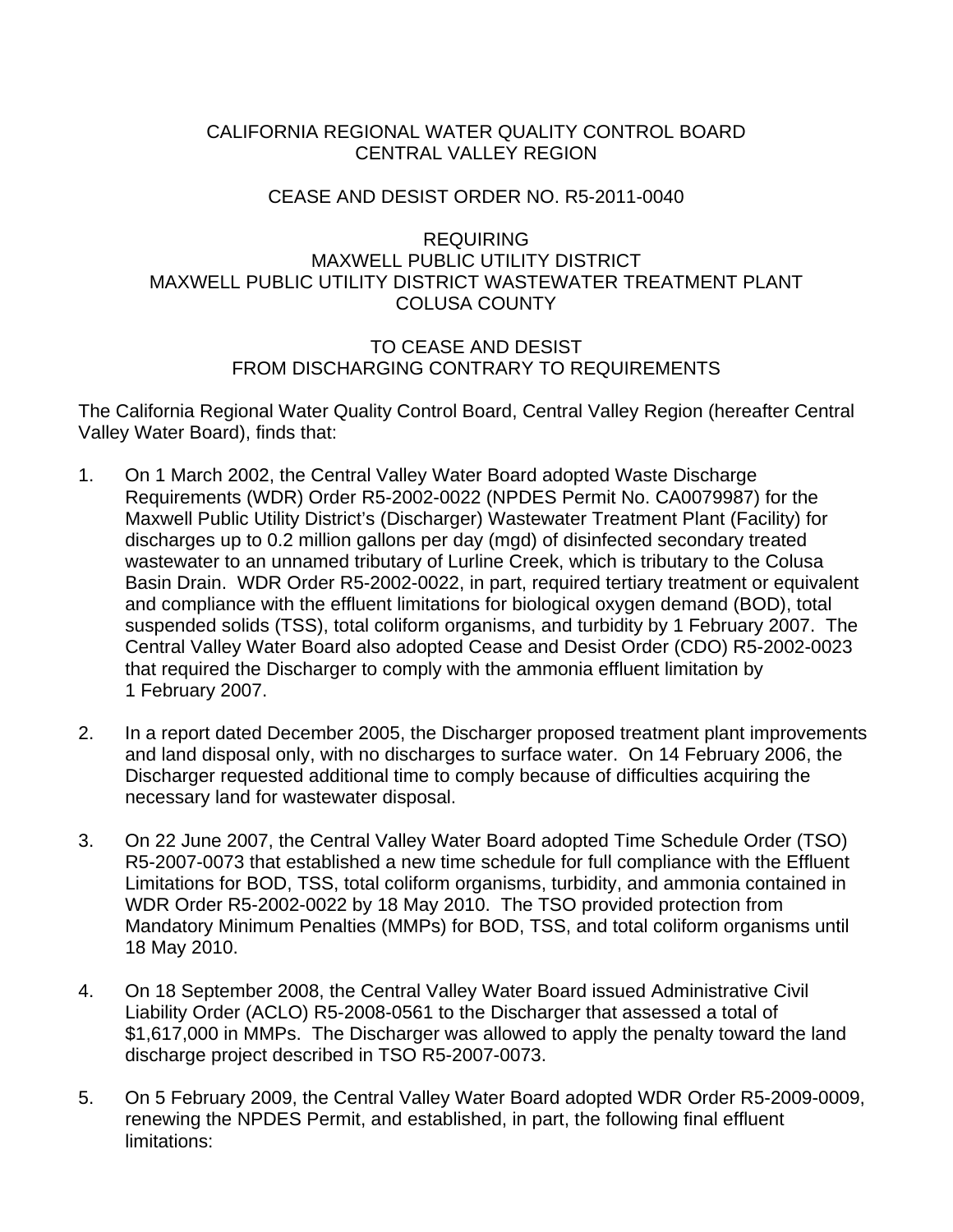#### *IV.A.1.a.*

|                                                 |                | <b>Effluent Limitations</b> |                   |                                |            |            |  |  |
|-------------------------------------------------|----------------|-----------------------------|-------------------|--------------------------------|------------|------------|--|--|
| <b>Parameter</b>                                | <b>Units</b>   | Average<br><b>Monthly</b>   | Average<br>Weekly | <b>Maximum</b><br><b>Daily</b> | Inst. Min. | Inst. Max. |  |  |
| Ammonia Nitrogen,                               | mg/L           | 0.6                         | --                | 1.5                            | --         | --         |  |  |
| Total (as N)                                    | lbs/day        | 1.0                         | --                | 2.5                            |            | --         |  |  |
| <b>Biochemical Oxygen</b>                       | mg/L           | 10                          | 15                | 20                             |            |            |  |  |
| Demand (5-day $@$ 20 °C)                        | lbs/day        | 17                          | 25                | 33                             |            |            |  |  |
| <b>Total Suspended Solids</b>                   | mg/L           | 10                          | 15                | 20                             |            |            |  |  |
|                                                 | lbs/day        | 17                          | 25                | 33                             | --         | --         |  |  |
| <b>Total Coliform Organisms</b>                 | MPN/100 ml     |                             | --                |                                |            | 240        |  |  |
| рH                                              | Standard units |                             |                   |                                | 6.5        | 8.5        |  |  |
| Based on an average dry weather flow of 0.2 mgd |                |                             |                   |                                |            |            |  |  |

#### *IV.A.1.e. Total Coliform Organisms. Effluent Total Coliform Organisms shall not exceed: i. 2.2 most probable number (MPN) per 100 ml, as a 7-day median; and ii. 23 MPN/100 ml, more than once in any 30-day period.*

- 6. Order R5-2009-0009 also contained the following operation specification:
	- *V.C.4.b. Turbidity. The Discharger shall operate the treatment system to insure that turbidity shall not exceed 2 NTU as a daily average; 5 NTU more than 5 percent of the time within a 24 hour period; and 10 NTU, at any time.*
- 7. Order R5-2009-0009 contained a compliance schedule and interim limitation for the Discharger to comply with the new more stringent final effluent limitations for ammonia by 18 May 2010.
- 8. On 4 February 2011, the Central Valley Water Board issued ACLO R5-2011-0518 to the Discharger that assessed a total of \$1,248,000 in MMPs. The Discharger was allowed to apply the penalty toward the land discharge project described in TSO R5-2007-0073, which was amended by Order R5-2009-0098.
- 9. Section 13301 of the California Water Code (CWC) states in part:

"*When a regional board finds that a discharge of waste is taking place or threatening to take place in violation of requirements or discharge prohibitions prescribed by the regional board or the state board, the board may issue an order to cease and desist and direct that those persons not complying with the requirements or discharge prohibitions (a) comply forthwith, (b) comply in accordance with a time schedule set by the board, or (c) in the event of a threatened violation, take appropriate remedial or preventative action. In the event of an existing or threatened violation of waste discharge requirements in the operation of a community sewer system, cease and desist orders may restrict or prohibit the volume, type, or concentration of waste that might be added to such system by dischargers who did not discharge into the system prior to the issuance of the cease and desist order. Cease and desist orders may be issued directly by a board, after notice and hearing, or in accordance with the procedure set forth in Section 13302.*"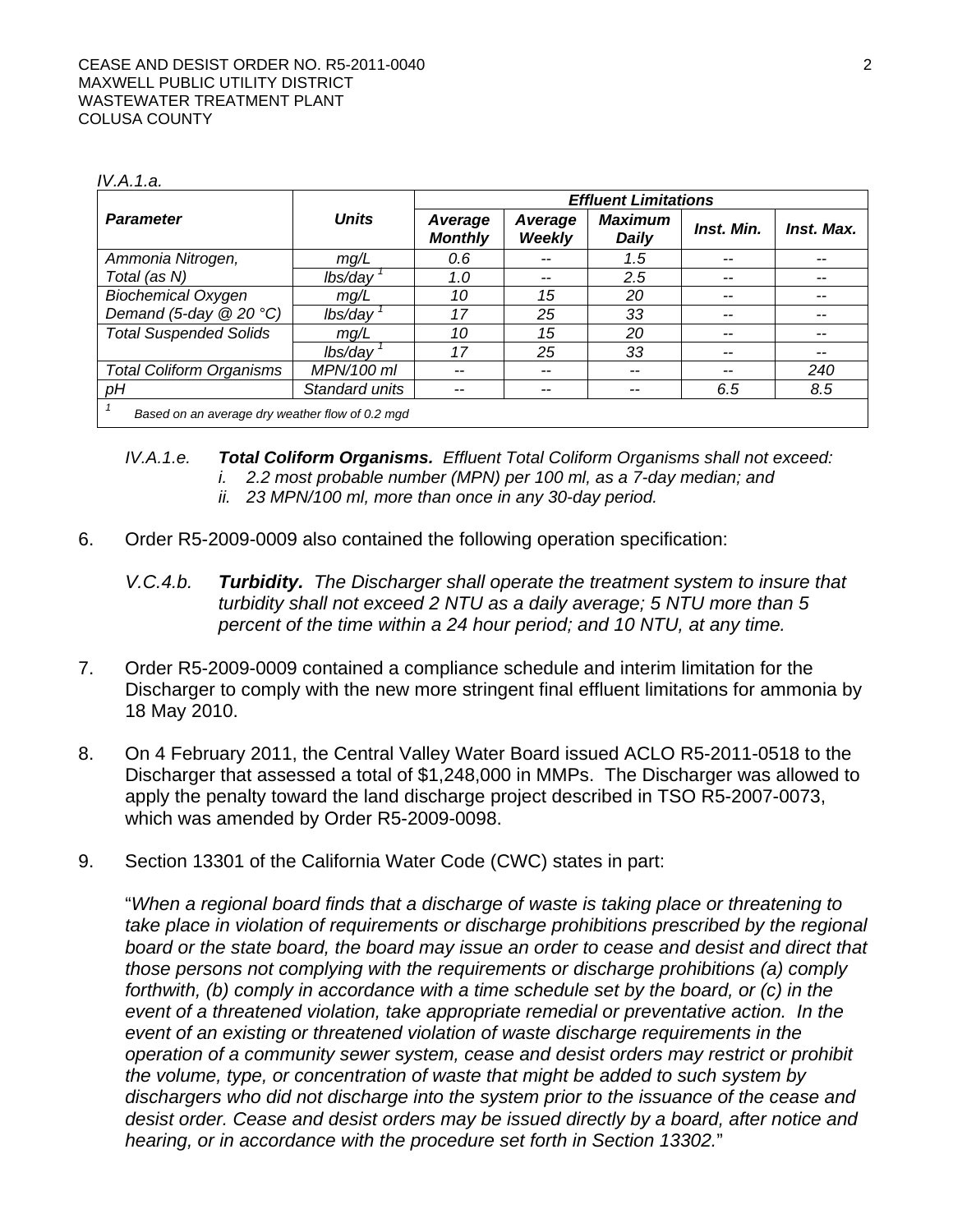- 10. On 8 November 2010, the Discharger submitted an Infeasibility Report that included justification to extend the compliance schedule for TSS, BOD, total coliform organisms, turbidity, and ammonia to 31 January 2012. The Discharger recently received funding from the US Department of Agriculture and the State Water Resource Control Board's Small Community Wastewater Grant for construction of the wastewater treatment plant improvements and expansion of land disposal area; subsequently, the Discharger acquired the necessary land for land disposal. The Discharger also completed CEQA and other local, state, and federal construction permitting requirements. The project bid process started in January 2011, the bid was awarded 23 February 2011, and initiation of operations of the land disposal facility is planned for **31 January 2012.**
- 11. The Central Valley Water Board finds that the Discharger is not able to consistently comply with the effluent limitations for TSS, BOD, total coliform organisms, ammonia, and pH and with the operation specification for turbidity. Based on the information provided by the Discharger, the schedules for completing the actions necessary to achieve full compliance exceed the adoption date of this Order. Additional time is necessary to provide the necessary treatment to comply with the requirements of WDR Order R5-2009-0009. New time schedules are necessary in a CDO for all the constituents listed above. These limitations were new requirements that became applicable to the Order after the effective date of adoption of the WDRs, and after 1 July 2000, for which new or modified control measures are necessary in order to comply with the limitation, and the new or modified control measures cannot be designed, installed, and put into operation within 30 calendar days.
- 12. Immediate compliance with the effluent limitations for BOD, TSS, total coliform organisms, pH, and ammonia, and the operation specification for turbidity, is not possible or practicable. The Clean Water Act and the California Water Code authorize time schedules for achieving compliance. The Central Valley Water Board is providing no later than 31 January 2012 for the Discharger to comply with the requirements for BOD, TSS, total coliform organisms, pH, and ammonia, and with the operation specification for turbidity.

# **Mandatory Minimum Penalties**

- 13. CWC section 13385(h) and (i) require the Central Valley Water Board to impose mandatory minimum penalties upon dischargers that violate certain effluent limitations. CWC section 13385(j) exempts certain violations from the mandatory minimum penalties "*where the waste discharge is in compliance with either a cease and desist order issued pursuant to Section 13301 or a time schedule order issued pursuant to Section 13300 or 13308, if all the* [specified] *requirements are met…for the purposes of the subdivision, the time schedule may not exceed five years in length….*"
- 14. By statute, a Cease and Desist Order or Time Schedule Order may provide protection from MMPs for no more than five years.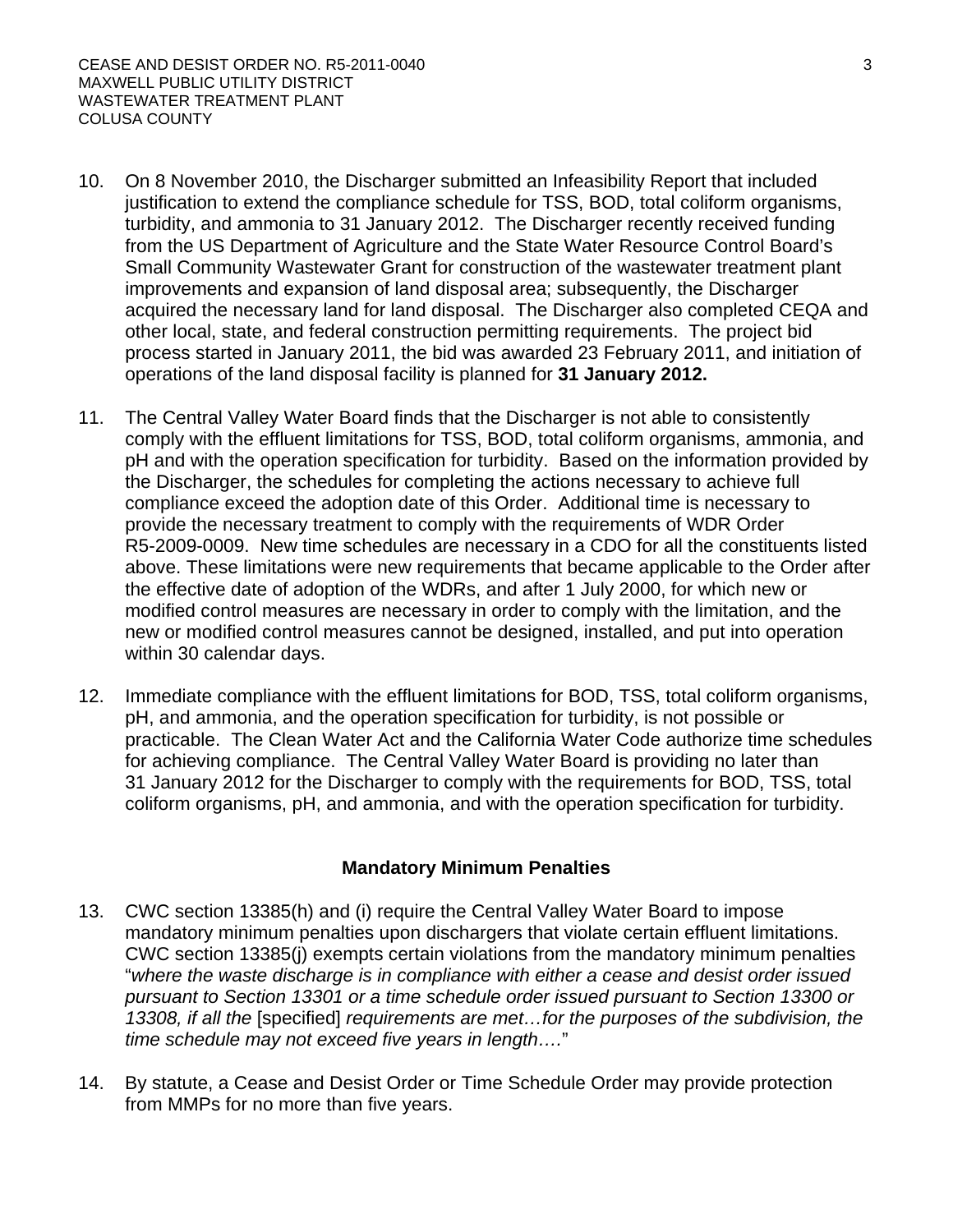- 15. TSO R5-2007-0073 provided protection from MMPs for BOD, TSS, and total coliform organisms until 18 May 2010. Compliance with this Order exempts the Discharger from MMPs for violations of the final effluent limitations for BOD, TSS, and total coliform organisms from 10 June 2011 (date of adoption) until 31 January 2012. In accordance with CWC section 13385(i)(3), the total length of protection is less than five years.
- 16. Previous Orders have not provided the Discharger protection from MMPs for violation of the final effluent limitations for pH. Compliance with this Order exempts the Discharger from MMPs for violations of the final effluent limitations for pH from 10 June 2011 (date of adoption) until 31 January 2012. In accordance with CWC section 13385(j)(3), the total length of protection is less than five years.
- 17. Order R5-2009-0009 contained a compliance schedule and interim limitation for the Discharger to comply with the more stringent final effluent limitations for ammonia by 18 May 2010. Compliance with this Order exempts the Discharger from MMPs for violations of the final effluent limitations for ammonia from 10 June 2011 (date of adoption) until 31 January 2012. In accordance with CWC section 13385(j)(3), the total length of protection is less than five years.
- 18. The turbidity limit in Order R5-2009-0009 is an operation specification. Therefore, violations of turbidity limits are not subject to MMPs.
- 19. This Order provides a time schedule for completing the actions necessary to ensure compliance with the final effluent limitations for BOD, TSS, total coliform organisms, ammonia, and pH and with the operation specification for turbidity contained in WDR Order R5-2009-0009 (Section IV.A.1. Final Effluent Limitations and Section V.C.4.b. Operation Specifications). Since the time schedule for completion of actions necessary to bring the waste discharge into compliance exceeds 1-year, this Order includes interim effluent limitations and interim requirements and dates for their achievement.
- 20. This Order includes the interim effluent limitations for BOD, TSS, total coliform organisms, and turbidity established in Order R5-2009-0098 (Amending TSO R5-2007-0073), and the interim effluent limitations for ammonia established in Order R5-2009-0009. The interim limitations for pH in this Order are 6.5 as an instantaneous minimum and 10.0 as an instantaneous maximum and are based on treatment plant performance.
- 21. The Central Valley Water Board finds that the Discharger can maintain compliance with the interim effluent limitations included in this Order. Interim effluent limitations are established when compliance with the final effluent limitations cannot be achieved by the existing Facility. Discharge of constituents in concentrations in excess of the final effluent limitations, but in compliance with the interim effluent limitations, can significantly degrade water quality and adversely affect the beneficial uses of the receiving stream on a longterm basis. The interim effluent limitations, however, establish an enforceable ceiling concentration until compliance with the final effluent limitation can be achieved.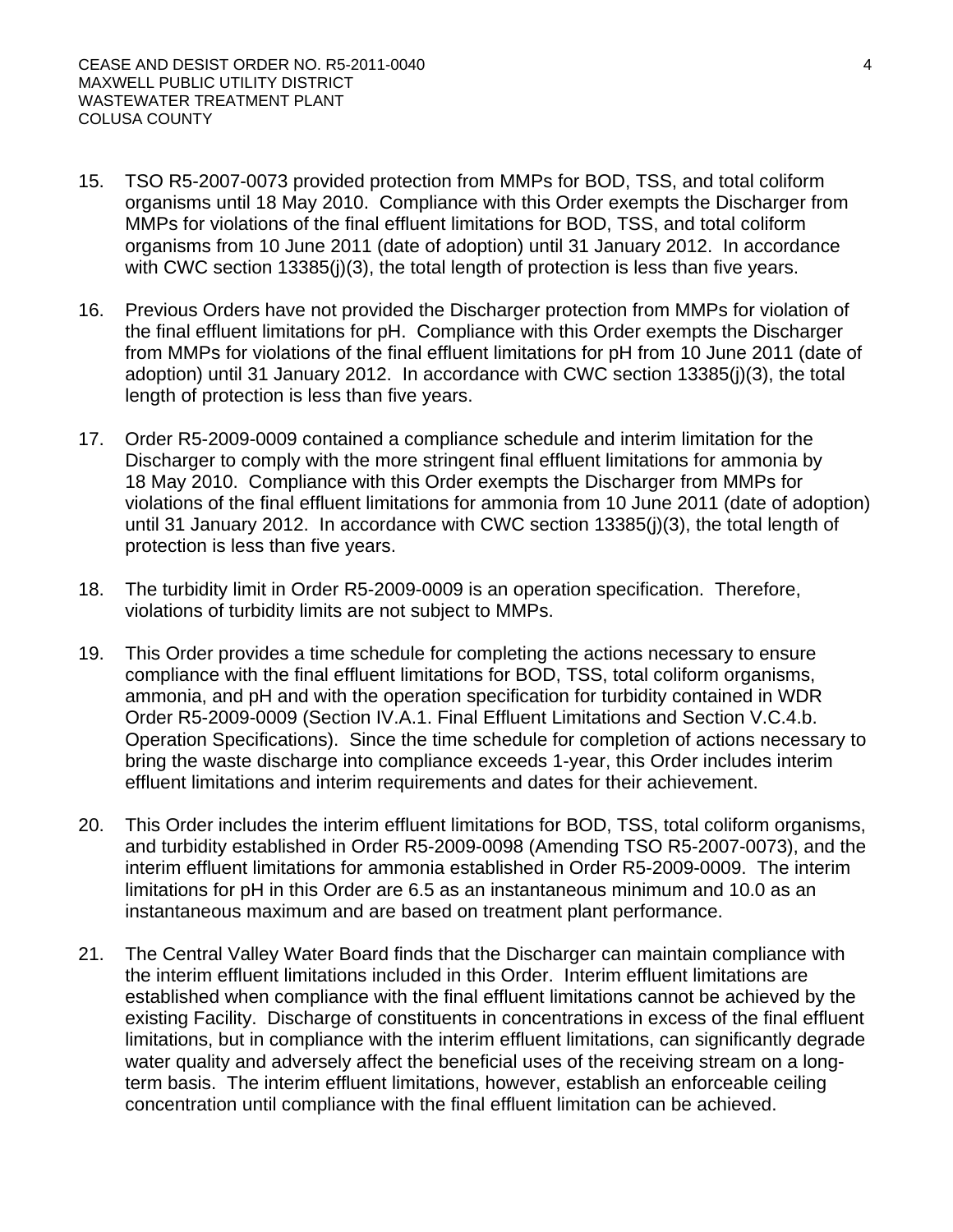### **Other Regulatory Considerations**

- 22. Issuance of this Order is exempt from the provisions of the California Environmental Quality Act (Public Resources Code, Section 21000, et seq.) ("CEQA") for the following reasons, each of which is an independent basis for exemption.
	- a. This Order does not modify any compliance dates or other requirements of NPDES Order R5-2009-0009, which requires compliance with the effluent limitations addressed by this Order. This Order serves to enforce Order R5-2009-0009. This Order is exempt from CEQA under Water Code Section 13389, since the adoption or modification of a NPDES permit for an existing source is exempt and this Order only serves to implement a NPDES permit. (*Pacific Water Conditioning Ass'n, Inc. v. City Council of City of Riverside* (1977) 73 Cal.App.3d 546, 555-556.).
	- b. This Order does not have the potential to cause a significant impact on the environment (Title 14 CCR section 15061(b)(3)) and is not a "project" as defined by CEQA. This Order enforces preexisting requirements to improve the quality of ongoing discharges that are part of the CEQA "baseline"; and includes interim effluent limitations to ensure that discharges do not increase above the CEQA baseline. This Order imposes requirements that will maintain the CEQA baseline while the Discharger attains compliance with the existing requirements. The pollution prevention plan will identify source control measures in order to meet the preexisting effluent limitations. Since the compliance schedule is as short as possible and any actions to comply with the existing requirements are already required, this Order does not allow or cause any environmental impacts to occur; those impacts would occur regardless of this Order.
	- c. This Order is exempt pursuant to CEQA Guidelines Section 15321. The discharges subject to this Order are not "hazardous materials." Also, the discharges occur offsite and do not occur at the site itself.
- 23. On 10 June 2011, in Rancho Cordova, California, after due notice to the Discharger and all other affected persons, the Central Valley Water Board conducted a public hearing at which evidence was received to consider a Cease and Desist Order under CWC section 13301 to establish a time schedule to achieve compliance with waste discharge requirements.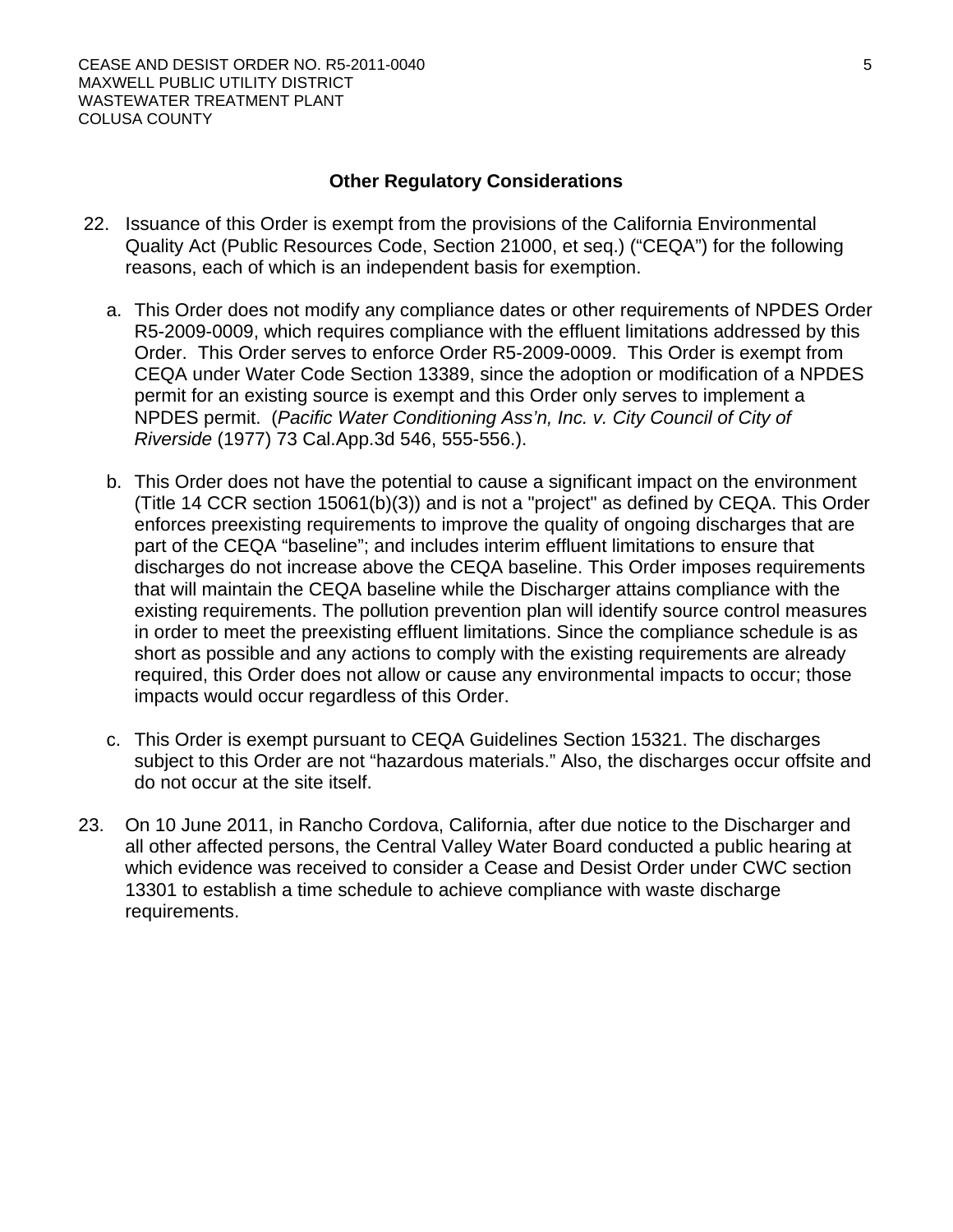**IT IS HEREBY ORDERED THAT** Time Schedule Order R5-2007-0073 and

Order R5-2009-0098 Amending Time Schedule Order R5-2007-0073 are rescinded upon the adoption of this Order by the California Regional Water Quality Control Board, Central Valley Region, except for enforcement purposes, and, pursuant to CWC Section 13301:

1. The Discharger shall comply with the following time schedule to ensure compliance with Effluent Limitations for BOD, TSS, total coliform organisms, ammonia, and pH and the Operation Specification for turbidity in WDR Order R5-2009-0009:

| <b>TASK</b>                                                                                                                                           | <b>COMPLIANCE DATE</b>  |
|-------------------------------------------------------------------------------------------------------------------------------------------------------|-------------------------|
| Submit Progress Report <sup>1</sup>                                                                                                                   | 1 June 2011             |
| Complete Construction of the land application wastewater treatment plant                                                                              | <b>30 November 2011</b> |
| Fully operate the land application treatment plant                                                                                                    | 31 January 2012         |
| Full compliance with Effluent Limitations for BOD, TSS,<br>total coliform organisms, ammonia, and pH and the<br>Operation Specification for turbidity | <b>31 January 2012</b>  |

The Progress Report shall detail what steps have been implemented towards achieving compliance with waste discharge requirements, including studies, construction progress, evaluation measures implemented, and recommendations for additional measures as necessary to achieve full compliance by the final date.

- 2. For the compliance schedules required by this Order, the Discharger shall submit to the Central Valley Water Board on or before each compliance report due date, the specified document or, if appropriate, a written report detailing compliance or noncompliance with the specific schedule date and task. If noncompliance is being reported, the reasons for such noncompliance shall be stated, and shall include an estimate of the date when the Discharger will be in compliance. The Discharger shall notify the Central Valley Water Board by letter when it returns to compliance with the time schedule.
	- 3. The following interim effluent limitations for BOD, TSS, total coliform organisms, turbidity, and ammonia shall be effective immediately, and shall remain in effect through **31 January 2012**:

|                                                                                                       |              | <b>Effluent Limitations</b> |                          |                            |                         |                                |  |  |
|-------------------------------------------------------------------------------------------------------|--------------|-----------------------------|--------------------------|----------------------------|-------------------------|--------------------------------|--|--|
| <b>Parameter</b>                                                                                      | <b>Units</b> | Average<br><b>Monthly</b>   | Average<br><b>Weekly</b> | $30$ -Day<br><b>Median</b> | Average<br><b>Daily</b> | <b>Maximum</b><br><b>Daily</b> |  |  |
| Ammonia Nitrogen,                                                                                     | mg/L         | --                          | --                       | --                         | --                      | 8                              |  |  |
| Total (as N) $3$                                                                                      | lbs/day      | $- -$                       | --                       | --                         | $-$                     | $- -$                          |  |  |
| <b>Biochemical Oxygen</b>                                                                             | mg/L         | $60^{2}$                    | 90 <sup>2</sup>          | $\sim$ $\sim$              | $120^{2}$               | $-$                            |  |  |
| Demand (5-day $@$ 20 °C) <sup>4</sup>                                                                 | lbs/day      | 100                         | 150                      | $\sim$ $\sim$              | 200                     | $ -$                           |  |  |
| Total Suspended Solids <sup>4</sup>                                                                   | mg/L         | $160^{2}$                   | $240^2$                  | --                         | $320^{2}$               | $ -$                           |  |  |
|                                                                                                       | lbs/day      | 267                         | 401                      | --                         | 534                     | $-$                            |  |  |
| Total Coliform Organisms <sup>4</sup>                                                                 | MPN/100 ml   | $\sim$ $\sim$               | $\sim$ $\sim$            | 23                         | $- -$                   | 500                            |  |  |
| Turbidity <sup>4</sup>                                                                                | NTU          | $- -$                       | $\sim$ $\sim$            | $\sim$ $\sim$              | $- -$                   | 320                            |  |  |
| Based on a design treatment capacity of 0.2 mgd (x mg/L $\times$ 8.345 $\times$ 0.20 mgd = y lbs/day) |              |                             |                          |                            |                         |                                |  |  |

1 Based on a design treatment capacity of 0.2 mgd (x mg/L X 8.345 X 0.20 mgd = y lbs/day)

2 To be ascertained by a 24-hour composite

3 Source of Interim Limitation is WDR Order R5-2009-0009

4 Source of Interim Limitation is Order R5-2009-0098 (Amending TSO R5-2007-0073)